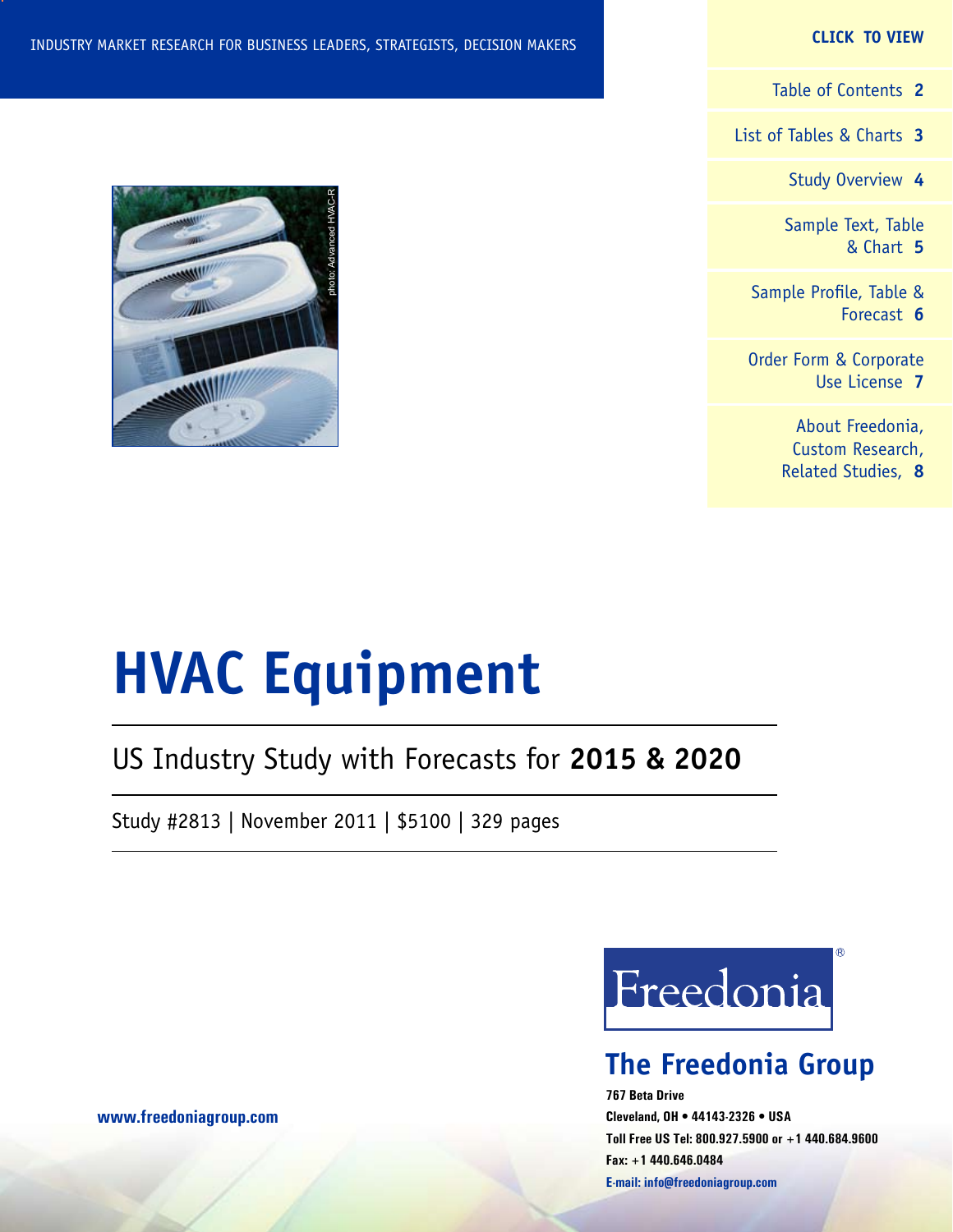# **HVAC Equipment**

US Industry Study with Forecasts for *2015 & 2020*

# <span id="page-1-0"></span>**Table of Contents**

### Executive Summary

### Market EnvironmenT

| Macroeconomic Environment4        |  |
|-----------------------------------|--|
| Demographic Trends 8              |  |
|                                   |  |
|                                   |  |
|                                   |  |
| Personal Income & Expenditures 13 |  |
| Consumer Financing  16            |  |
| Building Construction  19         |  |
|                                   |  |
| New Housing 25                    |  |
| Housing Stock  30                 |  |
| Improvements & Repairs  34        |  |
|                                   |  |
|                                   |  |
| Improvements & Repairs  38        |  |
| Regulations & Standards  39       |  |
|                                   |  |
|                                   |  |
|                                   |  |
|                                   |  |
|                                   |  |
|                                   |  |
|                                   |  |

### HEATING & COOLING FUEL TYPES

### HEATING EQUIPMENT

| Shipments by Type  82 |  |
|-----------------------|--|
|                       |  |
| Supply & Demand 86    |  |
|                       |  |
|                       |  |
|                       |  |
| Warm Air Furnaces 102 |  |
| Supply & Demand 102   |  |
|                       |  |
| Natural Gas  107      |  |

| Heating Oil  114                  |  |
|-----------------------------------|--|
|                                   |  |
| Supply & Demand 118               |  |
|                                   |  |
| Cast Iron Boilers 121             |  |
| Steel Boilers  125                |  |
| Room & Zone Heating Equipment 128 |  |
| Supply & Demand 129               |  |
|                                   |  |
| Manufacturers 132                 |  |
|                                   |  |
| Supply & Demand 133               |  |
|                                   |  |
| Manufacturers 137                 |  |

### COOLING EQUIPMENT

| Supply & Demand 139                     |  |
|-----------------------------------------|--|
| Shipments by Type  142                  |  |
| Unitary Air Conditioners 146            |  |
| Supply & Demand 146                     |  |
|                                         |  |
|                                         |  |
| Manufacturers 152                       |  |
| Room Air Conditioners  153              |  |
| Supply & Demand 153                     |  |
|                                         |  |
|                                         |  |
| Manufacturers 159                       |  |
|                                         |  |
| Supply & Demand 160                     |  |
| Characteristics 163                     |  |
| Absorption Liquid Chilling Systems  164 |  |
| Supply & Demand 165                     |  |
| Characteristics 167                     |  |
|                                         |  |
| Supply & Demand 168                     |  |
| Characteristics 170                     |  |
| Manufacturers 172                       |  |
| Packaged Terminal Air Conditioners 172  |  |

### MARKETS

| New Building 182       |  |
|------------------------|--|
| Heating Equipment  186 |  |
| Cooling Equipment 188  |  |
| Replacement  190       |  |
| Heating Equipment  194 |  |
| Cooling Equipment 196  |  |
|                        |  |

Freedonia

### INDUSTRY STRUCTURE

| Industry Composition  207  |  |
|----------------------------|--|
|                            |  |
| Competitive Strategies 217 |  |
| Research & Development 219 |  |
|                            |  |
|                            |  |
| Mergers & Acquisitions 226 |  |
| Cooperative Agreements 227 |  |

### Company Profiles

| AAON Incorporated  233         |
|--------------------------------|
| Bradford White  236            |
| Burnham Holdings  238          |
| Daikin Industries  243         |
|                                |
| Dectron Internationale 249     |
| Dunham-Bush Holding Berhad 252 |
| ECR International 254          |
|                                |
|                                |
| Emerson Electric  260          |
| Friedrich Air Conditioning 262 |
|                                |
| Goodman Global 267             |
|                                |
|                                |
| Ingersoll-Rand plc 273         |
| Johnson Controls  277          |
| Lennox International  281      |
|                                |
|                                |
| Mestek Incorporated 289        |
| Modine Manufacturing  294      |
| Nortek Incorporated  297       |
| Paloma Company 301             |
| Panasonic Corporation  304     |
|                                |
| Research Products  308         |
| Sharp Corporation  310         |
| Tecumseh Products 311          |
|                                |
| United Technologies  316       |
| Whirlpool Corporation 323      |
| Additional Companies in        |
| HVAC Equipment  325            |

# [Click here to purchase online](http://www.freedoniagroup.com/DocumentDetails.aspx?Referrerid=FM-Bro&StudyID=2813)

# **Page 2 [Order now, click here!](#page-6-0)**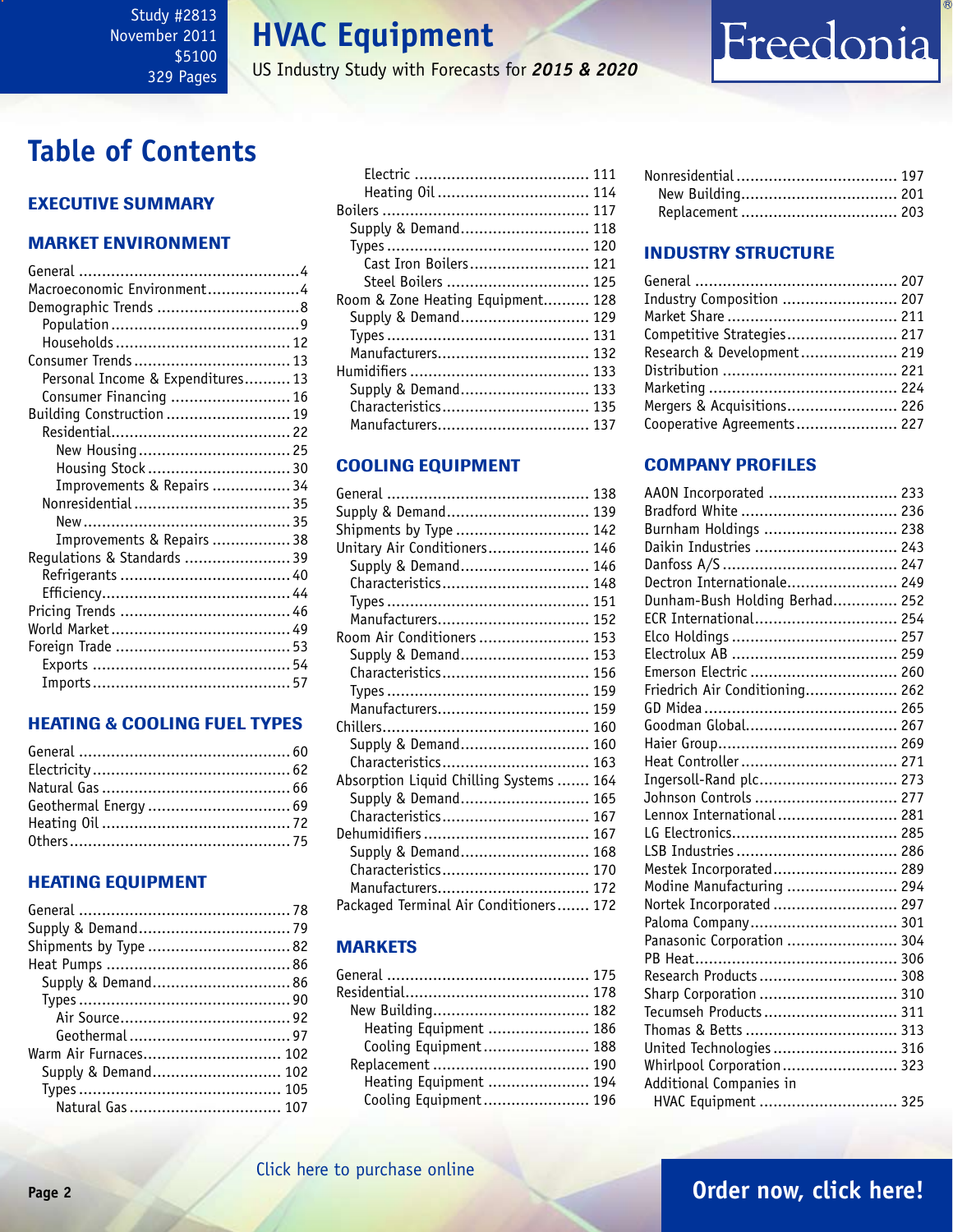# **HVAC Equipment**

US Industry Study with Forecasts for *2015 & 2020*

# <span id="page-2-0"></span>**List of Tables/Charts**

### Executive Summary

| 1 Summary Table3 |  |
|------------------|--|
|------------------|--|

### Market EnvironmenT

| 1 Macroeconomic Indicators 8           |
|----------------------------------------|
| 2 Population & Households9             |
| 3 Personal Consumption                 |
| Expenditures  15                       |
| 4 Consumer Financing Environment,      |
| 2000-2010  19                          |
| 5 Building Construction                |
| Expenditures  22                       |
| 6 Residential Building Construction    |
| Expenditures  25                       |
| 7 New Housing Indicators  30           |
| 8 Housing Stock by Type  33            |
| Cht Year of Construction of            |
| Housing Stock, 2010 33                 |
| 9 Residential Improvement              |
| & Repair Expenditures 35               |
| 10 Nonresidential Building             |
| Construction Expenditures  38          |
| 11 Nonresidential Building Improvement |
| & Repair Expenditures 39               |
| 12 HVAC Equipment Prices 49            |
| 13 US Foreign Trade in                 |
| HVAC Equipment 54                      |
| Cht US HVAC Equipment Exports          |
| by Destination, 2000-2010  57          |
| Cht US HVAC Equipment Imports          |
| by Source, 2000-2010  59               |

### HEATING & COOLING FUEL TYPES

| 1 HVAC Equipment Demand             |
|-------------------------------------|
| by Fuel Type  61                    |
| Cht HVAC Equipment Demand           |
| by Fuel Type, 2010  62              |
| 2 Electric HVAC Equipment Demand 65 |
| 3 Natural Gas-Burning HVAC          |
| Equipment Demand 68                 |
| 4 Geothermal Energy HVAC            |
| Equipment Demand 71                 |
| 5 Heating Oil-Burning HVAC          |
| Equipment Demand 74                 |
| 6 Other Energy-Powered HVAC         |
| Equipment Demand 77                 |

### HEATING EQUIPMENT

| 1 Heating Equipment                   |
|---------------------------------------|
| Supply & Demand  82                   |
| 2 Heating Equipment                   |
| Shipments by Type  84                 |
| Cht Heating Equipment Shipments       |
| by Type, 2010 85                      |
| 3 Heat Pump Supply & Demand  90       |
| 4 Heat Pump Shipments by Type 92      |
| 5 Air Source Heat Pump Shipments 94   |
| 6 Geothermal Heat Pump Shipments . 99 |
| 7 Warm Air Furnace                    |
| Supply & Demand  105                  |
| 8 Warm Air Furnace                    |
| Shipments by Type  107                |
| 9 Natural Gas-Burning Warm Air        |
| Furnace Shipments by Type  111        |
| 10 Electric-Powered Warm Air          |
| Furnace Shipments by Type 114         |
| 11 Heating Oil-Burning Warm           |
| Air Furnace Shipments  117            |
| 12 Boiler Supply & Demand 120         |
| 13 Boiler Shipments by Type  121      |
| 14 Cast Iron Boiler Shipments         |
| by Fuel Type  123                     |
| 15 Steel Boiler Shipments             |
| by Fuel Type  128                     |
| 16 Room & Zone Heating Equipment      |
| Supply & Demand  131                  |
| 17 Humidifier Supply & Demand 135     |

#### COOLING EQUIPMENT

| 1 Cooling Equipment             |  |
|---------------------------------|--|
| Supply & Demand  141            |  |
| 2 Cooling Equipment             |  |
| Shipments by Type  144          |  |
| Cht Cooling Equipment Shipments |  |
| by Type, 2010 145               |  |
| 3 Unitary Air Conditioner       |  |
| Supply & Demand  148            |  |
| 4 Room Air Conditioner          |  |
| Supply & Demand  156            |  |
| 5 Chiller Supply & Demand  163  |  |
| 6 Absorption Liquid Chiller     |  |
| Supply & Demand  166            |  |
|                                 |  |

- 7 Dehumidifier Supply & Demand.... 170
- 8 Packaged Terminal Air Conditioner
	- Supply & Demand ................... 174

Freedonia

### **MARKETS**

| 1 HVAC Equipment Demand            |  |
|------------------------------------|--|
| by Seqment & Market 177            |  |
| Cht HVAC Equipment Demand          |  |
| by Market, 2000-2020 178           |  |
| 2 Residential HVAC Equipment       |  |
| Demand by Market & Type 181        |  |
| Cht Residential HVAC Equipment     |  |
| Demand by Market, 2000-2020. 182   |  |
| 3 New Residential HVAC Equipment   |  |
| by Type & Building  185            |  |
| Cht New Residential HVAC           |  |
| Equipment Demand by                |  |
| Building Type, 2010 186            |  |
| Cht Heating Equipment Installed    |  |
| in New Single Unit                 |  |
| Housing by Type, 2010 188          |  |
| Cht Share of New Housing Units     |  |
| with a Central Air Conditioning    |  |
| System, 2000-2010 190              |  |
| 4 Replacement Residential HVAC     |  |
| Equipment Demand by Type  194      |  |
| 5 Nonresidential HVAC Equipment    |  |
| by Market & Type  200              |  |
| Cht Nonresidential HVAC Equipment  |  |
| Demand by Market, 2000-2020. 201   |  |
| 6 New Building Nonresidential HVAC |  |
| Equipment Demand by Type  203      |  |
| 7 Replacement Nonresidential HVAC  |  |
| Equipment Demand by Type  206      |  |
|                                    |  |
| <b>INDUSTRY STRUCTURE</b>          |  |
|                                    |  |

| 1 US HVAC Equipment Sales |  |
|---------------------------|--|
| by Company, 2010 210      |  |
| Cht US HVAC Equipment     |  |
| Market Share, 2010 213    |  |
| 2 Selected Cooperative    |  |
| Agreements  230           |  |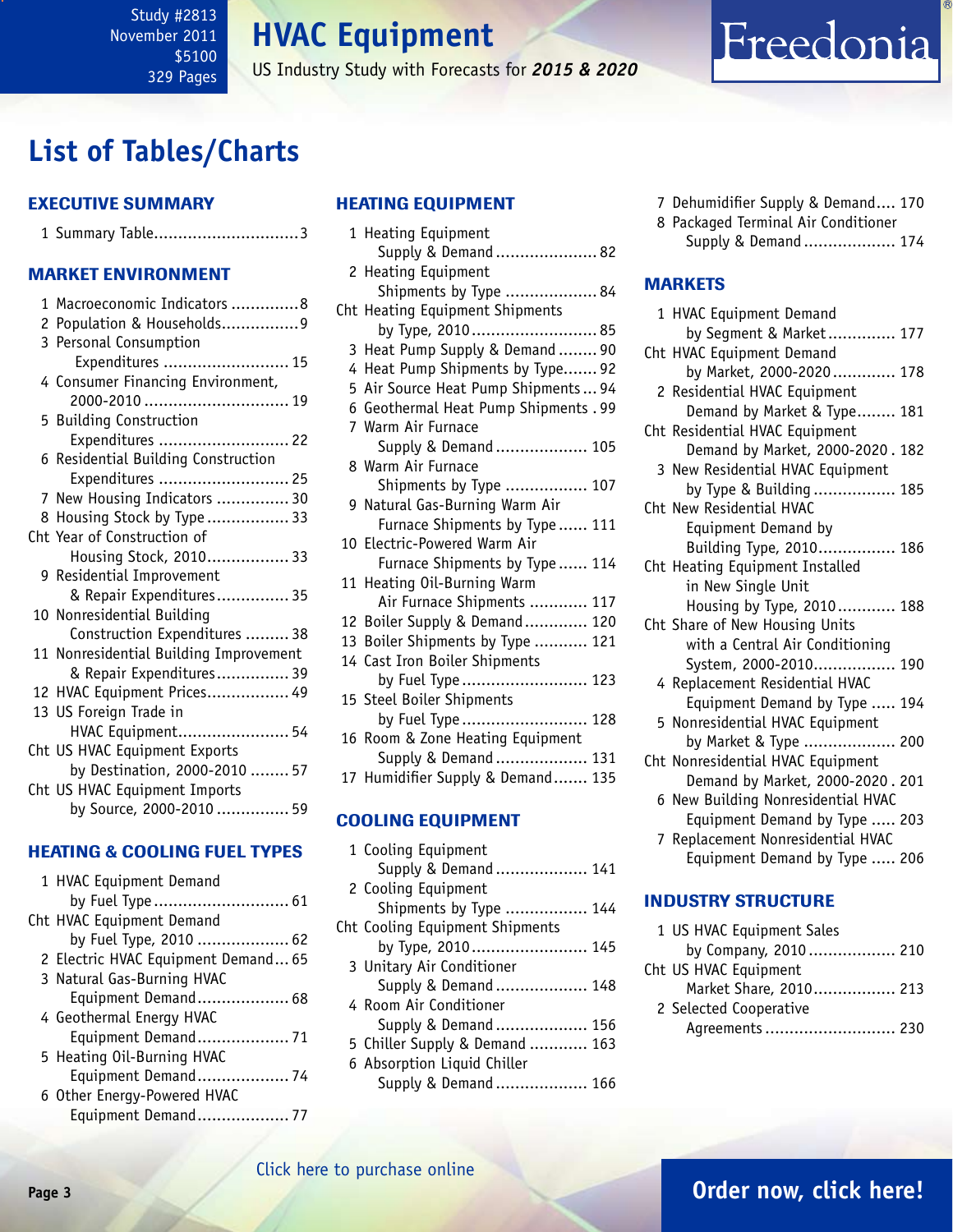# **HVAC Equipment**

US Industry Study with Forecasts for *2015 & 2020*

<span id="page-3-0"></span>*Rising interest in more energy-efficient, higher-priced HVAC systems, in part spurred by regulatory changes, will help support increased demand -- particularly in value terms.* 

# **US demand to rise 5.1% annually through 2015**

Demand in the US for heating, ventilation and air conditioning (HVAC) equipment is projected to increase 5.1 percent annually to \$16.8 billion in 2015. Advances will be stimulated by growth in residential and many types of nonresidential construction spending from a low 2010 base. Rising interest in more energy-efficient HVAC systems, in part spurred by regulatory changes, will also support increased demand -- particularly in value terms since more efficient systems and those using less environmentally harmful refrigerants are typically priced at a premium. Furthermore, public and private incentives will encourage owners to upgrade to models with efficiency ratings that are at or above ENERGY STAR levels.

# **Geothermal energy systems to post strongest growth**

The choice between various HVAC equipment fuels is largely influenced by the convenience, environmental friendliness, availability and price of the fuels, as well as the initial costs, operating costs and efficiency of the equipment. In 2010, electricity was the dominant fuel source, accounting for 78 percent of the market. Sales of geothermal energypowered systems are expected to post the strongest average annual growth through 2015, driven by interest in these efficient and environmentally friendly HVAC systems, as well as by tax incentives encouraging their installation.

**US HVAC Equipment Demand** (\$16.8 billion, 2015) **Heating** 40% **Cooling** 60%

# **Unitary air conditioners to remain largest cooling system segment**

Unitary air conditioners are the largest segment of the cooling system market, accounting for nearly three-quarters of the total in 2010. In addition, demand for unitary systems will increase at an above-average pace, benefiting from the continuing development of higherefficiency models and from gains in the share of homes with central air conditioning. The cooling equipment industry is affected by a variety of regulations, including those involving ozone-depleting hydrochlorofluorocarbon refrigerants. For example, in 2010 the production and import of HCFC-142b and R-22 were banned.

# **Heat pumps to be fastest growing heating equipment**

Freedonia

Heat pumps accounted for the largest share of heating equipment value demand in 2010 and have been supplanting less efficient equipment and those that provide heating only. Through 2015, demand for heat pumps is expected to post the strongest gains of any heating equipment, supported by their ability to provide efficient heating and cooling in moderate climates, and by rising interest in geothermal versions. Demand for boilers will also post aboveaverage gains benefiting from the rebound in nonresidential and residential multiunit construction, and interest in radiant heating systems.

Copyright 2011 The Freedonia Group, Inc.

# **Page 4 [Order now, click here!](#page-6-0)**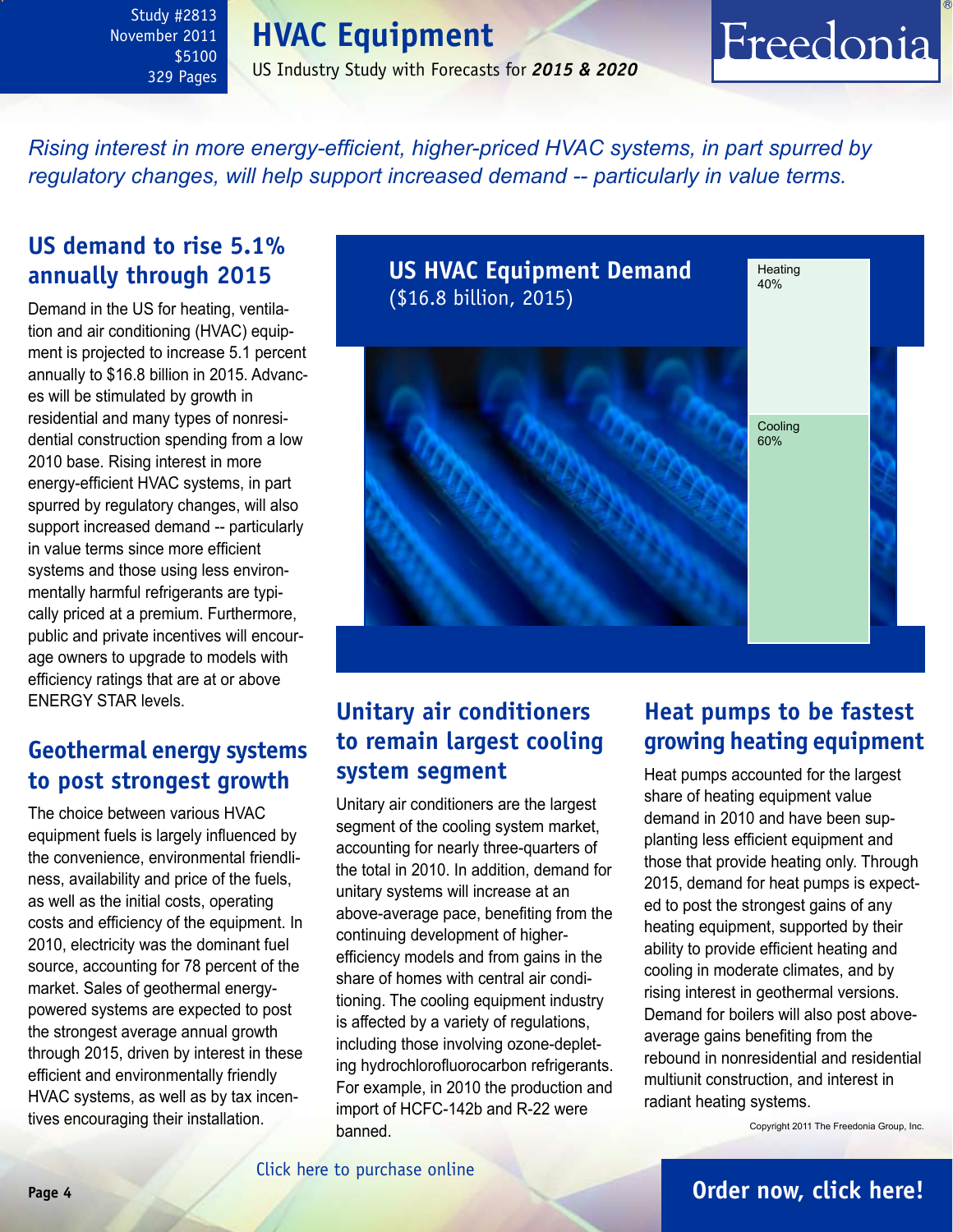# **HVAC Equipment**

US Industry Study with Forecasts for *2015 & 2020*

l

# <span id="page-4-0"></span>**Sample Text, Table & Chart**

## **TABLE V-2 COOLING EQUIPMENT SHIPMENTS BY TYPE**

Freedonia

**(million dollars)**

#### **heating & cooling fuel types**

**text**

#### **Heating Oil**

Demand for HVAC equipment that burns heating oil is  $\epsilon$  chillers

to remain flat at  $\frac{1}{100}$  mough 2015. While this will represent the property of the property of the property of the property of the property of the property of the property of the property of the property of the proper an improvement compared to the double-digit annual declines posted between  $\sum A \parallel \parallel \parallel \parallel$  and 2010, it still be the weakest performance for any  $\sum A \parallel \parallel \parallel \parallel$ fue  $\frac{1}{\sqrt{2}}$  fuely affected by competition natural **EX** is the latter becomes increasingly available in areas such as  $\frac{\text{g}}{\text{unit}}$ sul suburbs and rural locations in the Northeast and the Midwest previously been the domain of fuel oil HVAC systems. Elec **sample**

alternative fuels, such as wood pellets, are also increasingly Conversions are expected to quicken if proposed regulations oil regarding carbon emissions and the increased use of biodies low-sulfur heating oil are passed and result in higher heating. Additionally, gains will be hampered by consumer perception poor performance of heating oil-burning equipment.

Despite the restraining factors, heating oil continues to be used in the Northeast and the Upper Midwest. This is partly because in parts of these regions electricity prices are high and natural gas lines are not available. Furthermore, heating oil equipment and fuel suppliers and related organizations have initiated programs to better educate building owners about heating oil -- particularly newer low-sulfur versions and those mixed with biodiesel -- and how it compares with other fuels. Growth will also be supported by tax incentives aimed at encouraging consumers to purchase more efficient oil-burning furnaces.

The types of HVAC systems that function using heating warm air furnaces, and cast iron and stainless steel boilers. natural gas burning systems, heating oil systems are powered combustion process. When the thermostat indicates that the perature has fallen below the preset level, the fuel valve regulates and the preset level. delivers oil to burners to restart the heating unit. In warm air





# **Page 5 [Order now, click here!](#page-6-0)**

### [Click here to purchase online](http://www.freedoniagroup.com/DocumentDetails.aspx?Referrerid=FM-Bro&StudyID=2813)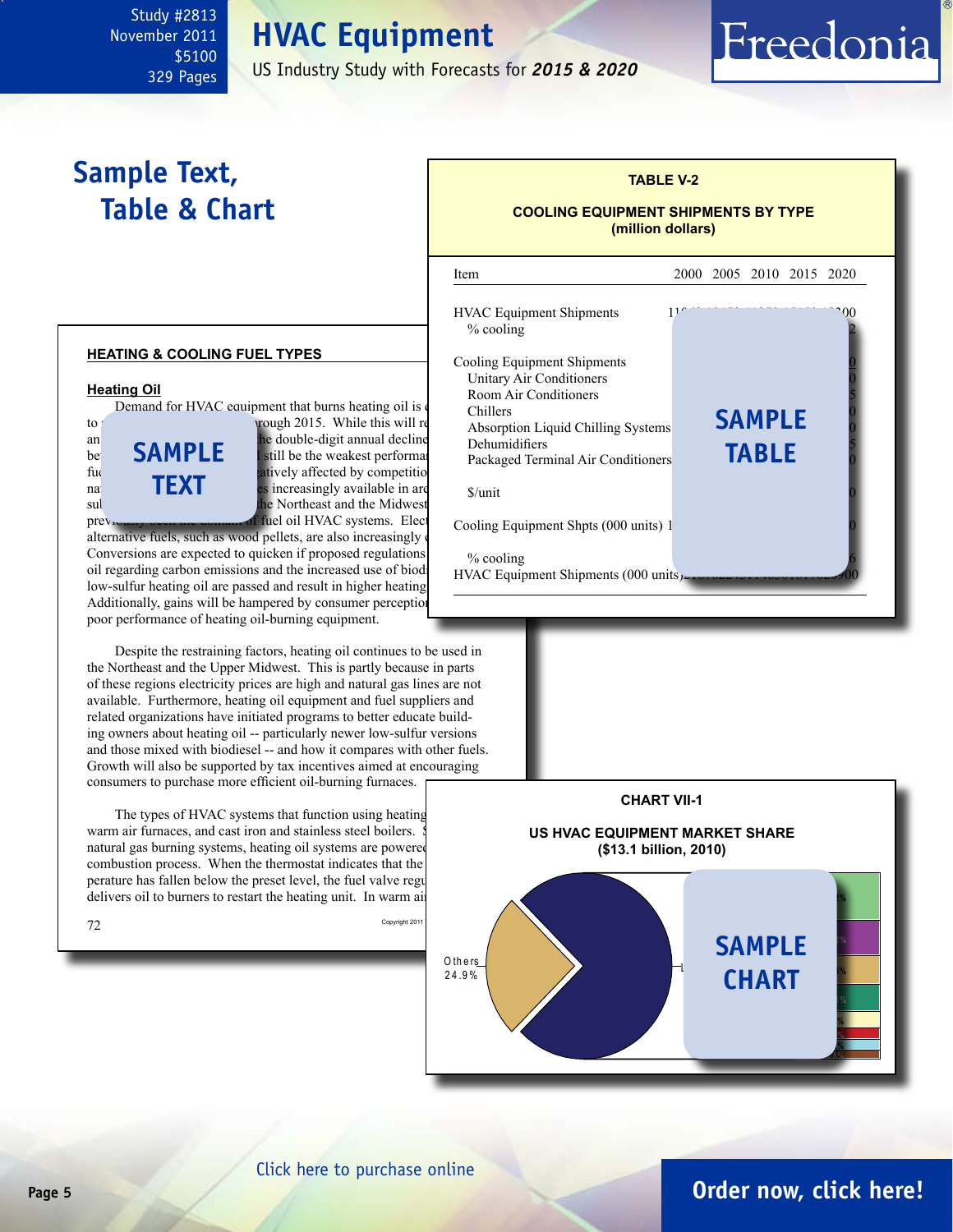# **HVAC Equipment**

US Industry Study with Forecasts for *2015 & 2020*

# <span id="page-5-0"></span>**Sample Profile, Table & Forecast**

# **HEATING EQUIPMENT SUPPLY & DEMAND (million dollars)** l Item 2000 2005 2010 2015 2020 Building Construction Expend (bil \$). \$ heating equip/000\$ construction Heating Equipment Demand Heat Pumps **1217 2183 2340 SAMPLE** <sup>80</sup><br>Warm Air Furnaces Warm Air Furnaces Boilers 30<br>Room & Zone Heating Equipment **TABLE** Room & Zone Heating Equipment Humidifiers + net exports Heating Equipment Shipments

**TABLE IV-1**

Freedonia

#### **COMPANY PROFILES**

**Friedrich Air Conditioning Company** 10001 Reunion Place, Suite 500 San Antonio, TX 78216 210-546http://ww

Employi

Annual SAMPLE **PROFILE** 

Friedrich Air Conditioning, a subsidiary of the privately held

US Natural Resources Incorporated (Vancouver, Washington), is a manufacturer of specialty air treatment products for commercial and residential applications. The Company maintains production activities in Monterrey, Mexico.

The Company is active in the US HVAC equipment industry through the manufacture of air conditioners and dehumidifiers for the residential and commercial markets. Among the Company's products are room air conditioners, ductless split systems, packaged terminal air conditioners (PTACs), single package vertical units and portable air conditioners; and dehumidifiers.

Friedrich's room air conditioners are made in cooling-only, heat pump and cooling with electric heat configurations for residential and commercial end uses. These units are available with such features as two or three fan speeds, slide-out chassis, eight-way air controls and defrost controls. Room air conditioners comprise window and throughthe-wall types. Window models include KÜHL high-performance, XSTAR small-profile and CP energy-efficient light-performance. series. These products feature cooling capacities of 5,500 to 36,000 British

 $262$  Copyright 2011 The Freedonia Group, Inc.

"Demand for heat pumps -- including air source and geothermal versions -- is projected to increase 7.6 percent annually to \$3.4 billion in 2015. Gains will be supported by interest in more efficient heating and cooling systems which will lead to sales of more expensive high efficiency systems and also support the growth in the heat pump market at the expense of other, less efficient types of heating equipment."

--Section IV, pg. 86

[Click here to purchase online](http://www.freedoniagroup.com/DocumentDetails.aspx?Referrerid=FM-Bro&StudyID=2813)

# **Page 6 [Order now, click here!](#page-6-0)**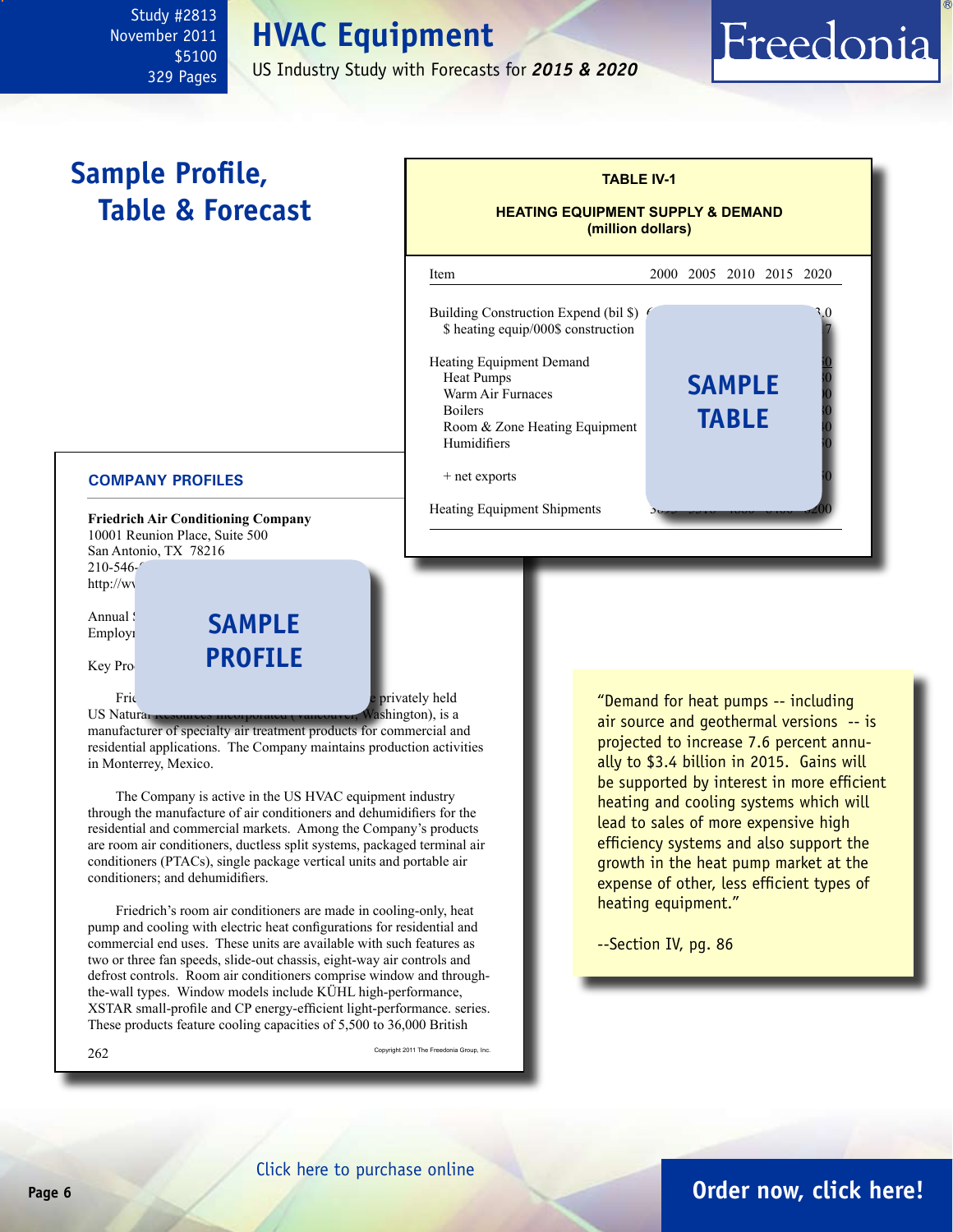# <span id="page-6-0"></span>**ORDER INFORMATION**

**Five Convenient Ways to Order**

INDUSTRY MARKET RESEARCH FOR BUSINESS LEADERS, STRATEGISTS, DECISION MAKERS

# Freedonia

**ONLINE: [www.freedoniagroup.com](http://www.freedoniagroup.com/DocumentDetails.aspx?Referrerid=FM-Bro&StudyID=2813)**

**MAIL: Print out and complete the order form and send to The Freedonia Group (see address at the bottom of this form)**

**PHONE: Call toll free, 800.927.5900 (US) or +1 440.684.9600**

**FAX: +1 440.646.0484 (US)**

**EMAIL: [info@freedoniagroup.com](mailto:info@freedoniagroup.com)**

#### **Free Handling & Shipping**

**There is NO charge for handling or UPS shipping in the US. Expect delivery in 3 to 5 business days. Outside the US, Freedonia provides free airmail service. Express delivery is available at cost.**

#### **Orders Outside of the US**

**Checks must be made payable in US funds, drawn against a US bank and mailed directly to The Freedonia Group. For wire transfers please contact our customer service department at info@ freedoniagroup.com. Credit cards accepted.**

#### **Credit Card Orders**

**For convenience, Freedonia accepts American Express, MasterCard or Visa. Credit card purchases must include account number, expiration date and authorized signature.**

#### **Save 15%**

**If you order three (3) different titles at the same time, you can receive a 15% discount. If your order is accompanied by a check or wire transfer, you may take a 5% cash discount (discounts do not apply to Corporate Use Licenses).**

#### **Corporate Use License**

**Now every decision maker in your organization can act on the key intelligence found in all Freedonia studies. For an additional \$2600, companies receive unlimited use of an electronic version (PDF) of the study. Place it on your intranet, e-mail it to coworkers around the world, or print it as many times as you like,** 

### [Click here to learn more about](http://www.freedoniagroup.com/pdf/FreedoniaCULBro.pdf)  [the Corporate Use License](http://www.freedoniagroup.com/pdf/FreedoniaCULBro.pdf)

| <b>ORDER FORM</b><br>F-WEB.2813                                                                                                                                                                                                |                                                                                                                                                                                                                                     |
|--------------------------------------------------------------------------------------------------------------------------------------------------------------------------------------------------------------------------------|-------------------------------------------------------------------------------------------------------------------------------------------------------------------------------------------------------------------------------------|
|                                                                                                                                                                                                                                |                                                                                                                                                                                                                                     |
|                                                                                                                                                                                                                                |                                                                                                                                                                                                                                     |
|                                                                                                                                                                                                                                |                                                                                                                                                                                                                                     |
| $+$ \$2600<br>Corporate Use License (add to study price) *                                                                                                                                                                     |                                                                                                                                                                                                                                     |
| Additional Print Copies @ \$600 each *                                                                                                                                                                                         |                                                                                                                                                                                                                                     |
| Total (including selected option) \$____________                                                                                                                                                                               |                                                                                                                                                                                                                                     |
| □ Enclosed is my check (5% discount) drawn on a US bank and payable to<br>The Freedonia Group, Inc., in US funds (Ohio residents add 7.75% sales tax)                                                                          | Street  No PO Box please)                                                                                                                                                                                                           |
|                                                                                                                                                                                                                                |                                                                                                                                                                                                                                     |
| □ Bill my company □ American Express □ MasterCard □ Visa                                                                                                                                                                       |                                                                                                                                                                                                                                     |
| <b>MM</b><br>YY                                                                                                                                                                                                                | Country <u>example</u> and the country of the country of the country of the country of the country of the country of the country of the country of the country of the country of the country of the country of the country of the c |
| <b>Expiration Date</b><br>Credit Card #                                                                                                                                                                                        |                                                                                                                                                                                                                                     |
| Signature experience and the state of the state of the state of the state of the state of the state of the state of the state of the state of the state of the state of the state of the state of the state of the state of th | <b>Email Exercise Exercise Exercise Service Service Service Service Service Service Service Service Service Service Service Service Service Service Service Service Service Service Service Service Service Service Service Se</b>  |

**\* Please check appropriate option and sign below to order an electronic version of the study.**

#### **Corporate Use License Agreement**

**The above captioned study may be stored on the company's intranet or shared directory, available to company employees. Copies of the study may be made, but the undersigned represents that distribution of the study will be limited to employees of the company.**

#### **Individual Use License Agreement**

**The undersigned hereby represents that the above captioned study will be used by only \_\_\_ individual(s) who are employees of the company and that the study will not be loaded on a network for multiple users. In the event that usage of the study changes, the Company will promptly notify Freedonia of such change and will pay to Freedonia the appropriate fee based on Freedonia's standard fee schedule then in effect. Note: Entire company corporate use license, add \$2600; one additional user, add \$600; two additional users, add \$1200; three additional users, add \$1800.**

**Signature Signature**

**The Freedonia Group, Inc. 767 Beta Drive • Cleveland, OH • 44143-2326 • USA • [Web site: www.freedoniagroup.com](http://www.freedoniagroup.com/Home.aspx?ReferrerId=FM-Bro) Tel US: 800.927.5900 or +1 440.684.9600 • Fax: +1 440.646.0484 • [e-mail: info@freedoniagroup.com](mailto:info@freedoniagroup.com)**